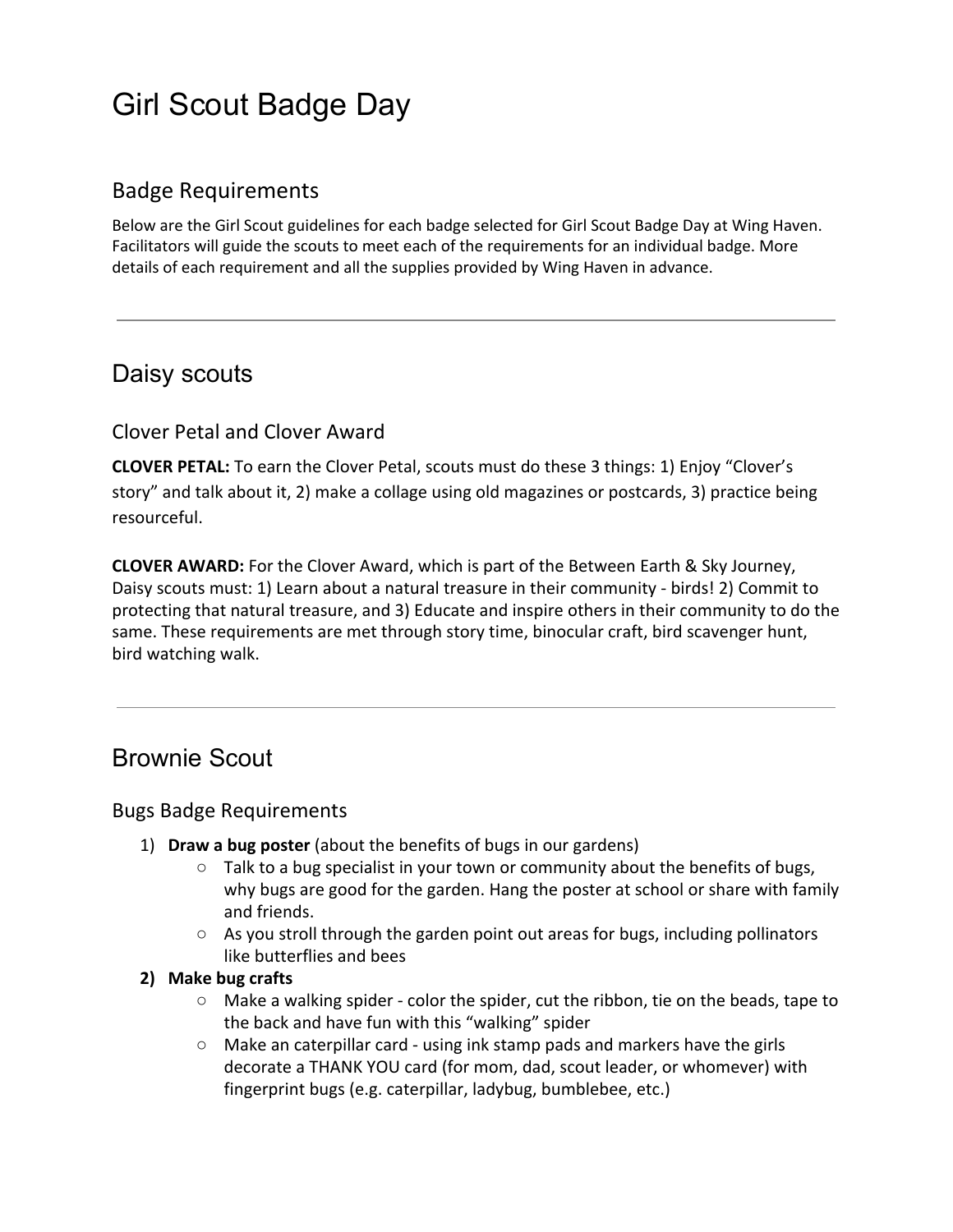- 3) **See bugs in action**  watch at least 3 bugs in nature (look under logs, in the brush, on trees, between bricks, anywhere in the garden!). Scouts will have bug catchers with viewers so they can better observe parts of the bug.
- 4) **Explore bug homes** find natural homes for bugs in decaying logs, in the ground, under rocks, in living trees, etc. Great place is the Tulip Poplar with LOTS of jumping crickets - if you are brave enough to go inside and shine a flashlight
- 5) **Take a bug field trip** walk around the garden! Explore! Explore! Explore!

#### Outdoor Art Creator Badge Requirements

- 1) **Find art ideas outdoors** Go on a nature detective walk and spot at least 3 things on your nature list.
- 2) **Make something** Make a leaf rubbing and a bark cast from at least one tree.
- 3) **Dance or make music outdoors** play a nature dance game and make a windchime.
- 4) **Be a nature photographer** draw a picture of something up close as if you had a camera that you zoomed in on something in nature.
- 5) **Design with nature** Build a brownie elf house in a terrarium.

#### Painting Badge Requirements

- 1) **Get inspired**: Talk to a painter. *Where do they get their inspiration? What do they like* to paint and why? Look at their work and explain what you like. Feel free to bring in some of your own work to show the girls.
- 2) **Paint the real world**: Paint an outdoor landscape with trees or flowers while sitting in the Rose Garden. Each scout will have paint palette's to share in groups, paper on a clipboard and brushes/water cups
- 3) **Paint a mood**. *Pretend you are an artist who is trying to paint an emotion. Paint what you think one of these moods would look like.* Again, in the Rose Garden (or move location), guide the scouts into painting a mood such a calm, happy, angry, sad, silly, etc.
- 4) **Paint without brushes** by painting with something from nature: Go on a nature walk and pick up leaves, sticks, petals, etc. off the ground. Use these nature "brushes" to paint a picture. You could even use this technique while painting the "mood" picture. Or, you can create a third painting.
- 5) **Paint a mural:** paint something about Wing Haven or gardens or girl scouts in nature. Discuss it as a group and then, as a group, make a giant mural to hang in the children's garden!

#### Senses Badge Requirements

**1) Look around -** Hold a scavenger hunt throughout the entire gardens and find 10 tiny things*. Bring a magnifying glass and talk about how it helps your sense of sight.*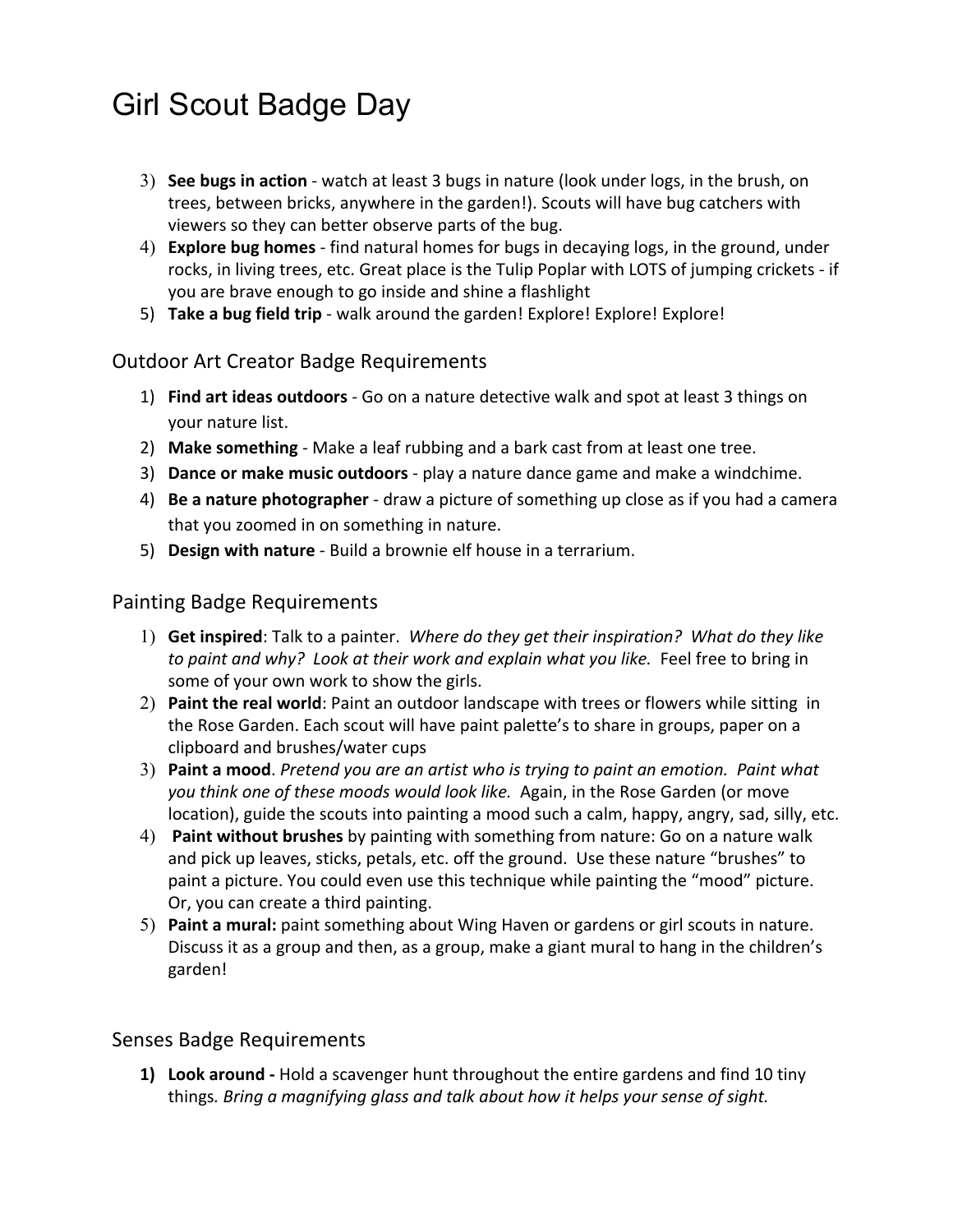- **2) Listen to the world** Walk down the Kaugawa Path and sit at the bench. Listen for 10 different sounds. *Draw pictures of what might be making those sounds.* Then, proceed to stroll quietly through the garden and listen for other sounds – walk toward the Herb Garden.
- **3) Put your nose to work** Play a smelly game with your friends. Sit outside the Herb Garden and smell the five containers and try to guess what is in each jar (blindfold the scout). Then go into the herb garden and find the five herb plants. Try it again  $$ rearrange the containers and try to guess on the first try!
- **4) Take a taste test** Go in the children's vegetable garden and try some of the plants growing in the raised beds. You can try some things in the sensory garden too like lemon balm and rosemary. Another area with plants that are edible is the herb garden behind the Main Garden/house. Talk about the tastes - what they like and don't like. *Water cups on hand.*
- **5) Touch and feel** Find things that have different textures and create a 'feel wheel' look back by the Wood Duck pond and other woodlands area. Also, use the small Sensory Garden in the children's garden area. Glue to a cardboard "wheel."

### Junior Scouts

#### Animal Habitats Badge Requirements

- 1) **Find out about wild animals** Observe birds for at least 15 minutes.
- 2) **Investigate an animal habitat** Explore an animal habitat near where you live (stroll the garden!)
- 3) **Create an animal house** Insulate your own "nest." (create a bird nesting bag, show examples of birds nests)
- 4) **Explore endangered habitats -** Discuss creatures that live in Frog Hollow and Wood Duck Pond (on your garden stroll discuss fish, bullfrogs, what else?)
- 5) **Help protect animal habitats** Create a backyard habitat (create one to stay at the garden and then talk about creating one at home); and help clean up an animal habitat in the Woodlands of Wing Haven.

#### Flowers Badge Requirements

- 1) **Uncover the science of one flower** Go on a flower hunt: talk to the scouts about flowers, how they grow, when they bloom, different types, and stroll the gardens pointing out different flowers (in bloom and not)
- 2) **Look under the petals** examine under the petal of various flowers found at Wing Haven; talk about the different types, smell! Stop and smell the flowers and Meet flower families.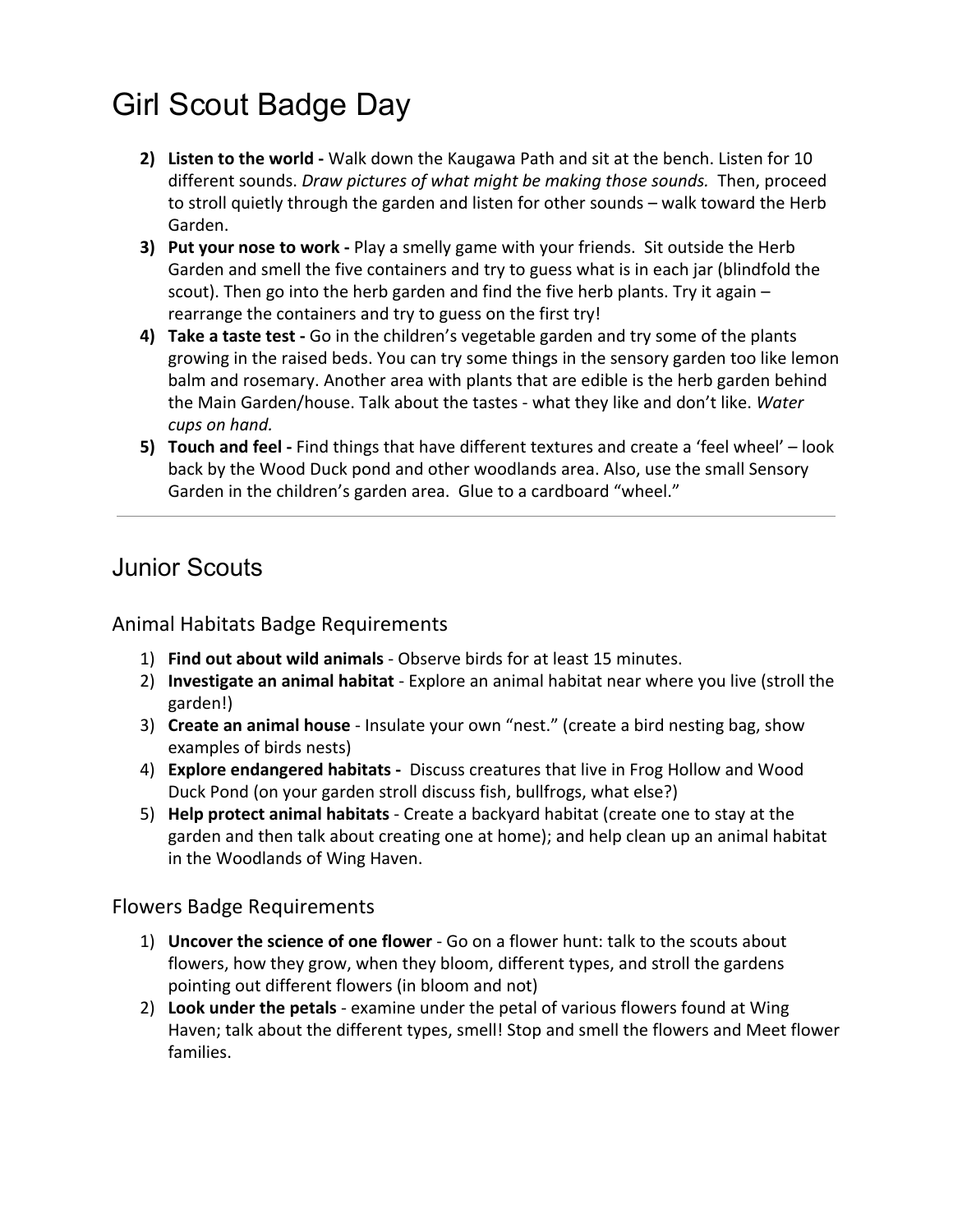- 3) **Find out how flowers help people** supporting document has several points about flowers and how they are important how they benefit humans and nature: Flowers are fruits in disguise, Flowers are healers, Flowers are calming
- 4) **Have fun with flowers** Make a tussy-mussy
- 5) Send a message in flower code use "Language of Flowers" activity guide to either make a picture or use real flowers to create a bouquet to send a message to someone.

#### Outdoor Art Explorer Badge Requirements

- **1) Explore outdoor art**  Create art inspired by wildlife; think about the different colors, textures, and body parts that you see. Create a collage to show a whole new kind of wildlife that would be well suited to the local environment.
- **2) Make something** Using clay, make an outdoor-themed impressio.
- **3) Find Music in Nature** Create "nature's symphony" using items you find in nature.
- **4) Be a Nature Photographer**  Go big and small; ake macro and micro shots of outdoor objects with the mini iPads. See if fellow scouts can tell what each picture is.
- **5) Design with Nature** Make a terrarium to take home.

#### Scribe Badge Requirements

- 1) **Write a poem** take a stroll through the gardens to get inspiration and then sit down on some benches (Laughing Benches, Willow Oak, Rose Garden, you decide!) to do one of the following (girls choice):
	- a) Write one haiku and one limerick
	- b) Write one sonnet
	- c) Write a free-verse poem
- 2) **Create a short story**. Make up a story about theses gardens, fact or fiction (about the Clarksons, animals that live here, a mystery in the garden, an adventure with ladybugs and tadpoles, etc. ).
- 3) **Use words to share who you are**. *Autobiographical stories are ones that have happened to you. Do a one-page "sketch" about a memorable day you had involving nature (playing outside, camping trip, adventure, etc.).*
- 4) **Write an article**. *Writers answer the "5 W's" (who, what, where, when, why) to get the facts. Most articles also start with a sentence called the "lede" that gives readers the most interesting or important fact first.* Interview Andrea Sprott, our Garden Curator for the Elizabeth Lawrence House & Gardens, about Wing Haven - be sure to get the 5 Ws answered. You may want to come up with your questions first as a group and then take turns asking her them during the interview. Then, sit down quietly and each write an article about Wing Haven.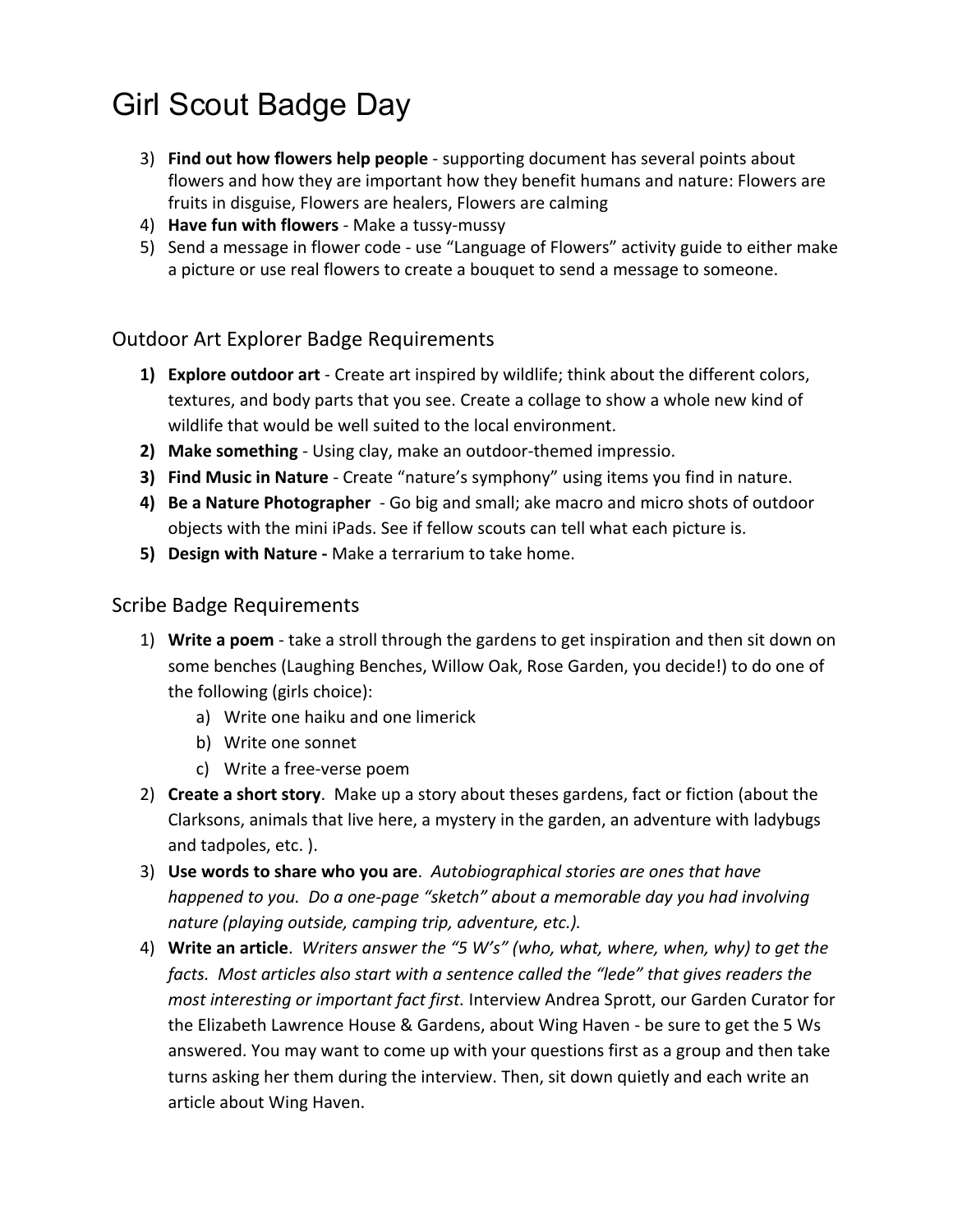5) **Tell the world what you think**. *An essay gives facts – but is written from the author's point of view. So unlike an article, an essay is a chance for you to share your thoughts* and feelings. Write a two-page essay about one of these things, and try to include five facts along with your opinion: a) A favorite animal, b) A place you'd like to visit, c)Your favorite book

#### Gardener Badge Requirements

- 1) **Visit a garden** Visit an outdoor garden take them around Wing Haven and share your knowledge of the grounds, plantings, etc. Have fun!
- 2) **Explore garden design** Plan your dream garden allow the girls to use pencil and paper to design their own garden. A double-cross like Mrs. Clarkson? A pizza garden with herbs? One shaped like a unicorn? The sky is the limit! Girls can present and share their designs with each other.
- 3) **Learn how to choose garden plants** Perhaps on your garden walk cover this or settle in around the nursery and talk very deliberately about six types of plants in all three categories below or just one of the three: a) Find six plants that will grow in your hardiness zone, b) Fine six plants that grow in different ways, c) Find six seasonal plants
- 4) **Experiment with seeds** Experiment with soil talk about different types, compost, etc.
- 5) **Grow your garden** Plant an outdoor garden each girl will take home three potted seeds

### Cadette Scouts

#### Outdoor Art Apprentice Badge Requirements

- 1) **Dig into an artist who is inspired**  Pick an artist who uses nature in her work. Find out what moves her when she's outdoors. What materials does she use? Why does she choose nature for her art? Then use her as inspiration to create something on your own.
- 2) **Make Something**  Make nature art out of clay. Walk around the garden for inspiration—find a flower, plant, tree or animal to use as a model—then draw it and re-create it as a clay sculpture.
- **3) Get to know and create sounds of nature**. Write a rap or poem inspired by nature. Share your rap or poem with the group, use natural items to make music if you want (e.g. acorns, logs, sticks, leaves)
- **4) Be a nature photographer.** Find and photograph things that have blended into their surroundings at Wing Haven. Dress yourself or a fellow scout in something with a camouflage pattern, then take pictures in outdoor places where you or she blends in.
- **5) Design in nature.** Explore ideas for design by taking a close-up look at nature.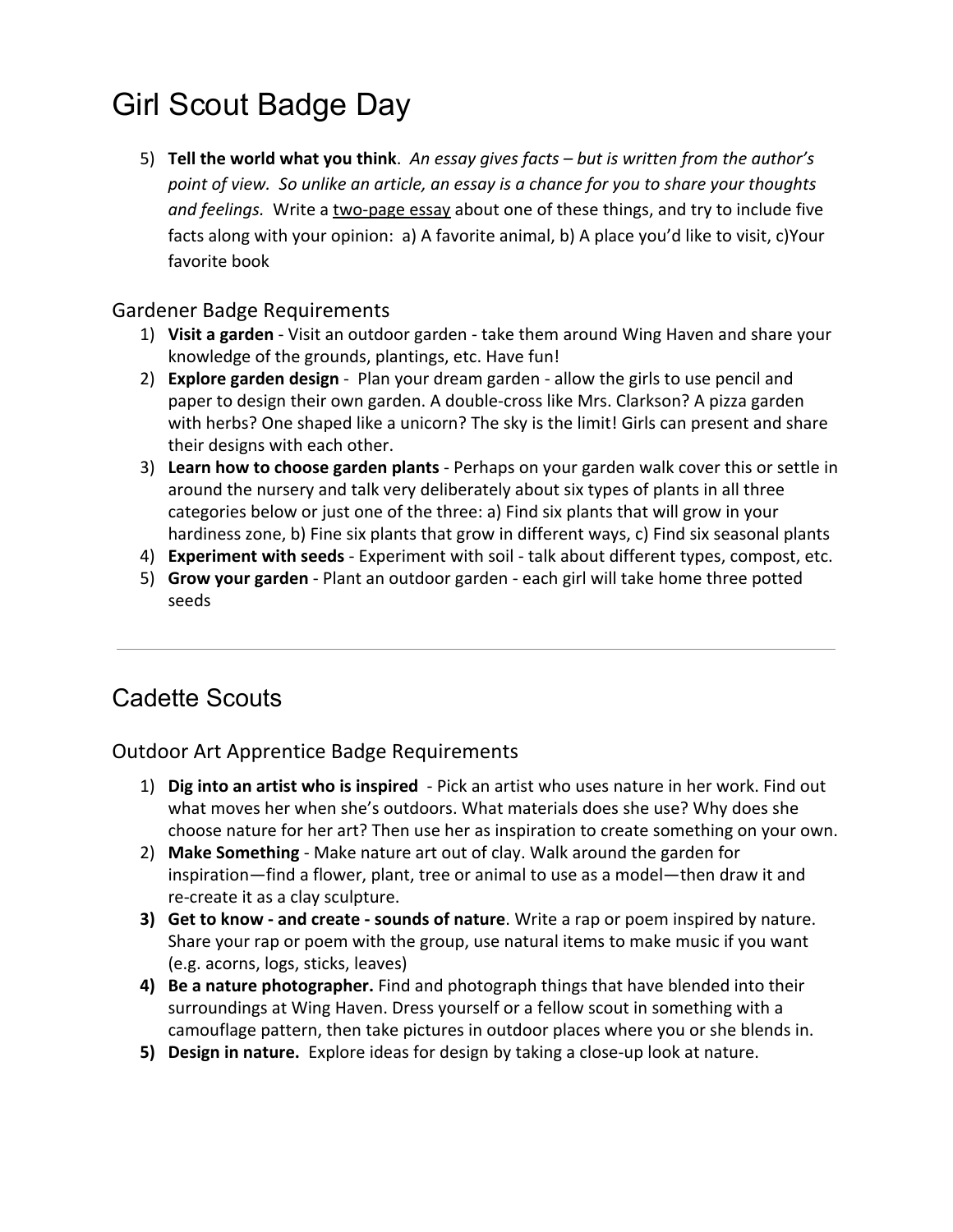- **a) Make something that interacts with weather.** Three sundials are found on Wing Haven's properties. Make one using a round piece of wood and a stick - be creative! Can you tell the time by looking at the shadow
- **b) Be a nature architect.** Shrink yourself down in size to that of a particular type of bird. Using information provided on various types of bird nests, build a replica using natural items found in the garden.

#### Tree Badge Requirements

- 1) **Try some tree fun** Take a tree trip explore the trees of Wing Haven, including the two treasure trees on property (vitex behind the Clarkson house and Stewerthia in EL Garden).
	- a) Be a naturalist in your neighborhood take a walk and identify at least 5 different types of trees. Then make a map of their location and make note of how the tree got there – natural or planted; native or imported?
	- b) Sketch and label the parts of a tree include how 3 kinds of plants or animals use your tree
- **2) Dig into the amazing science of trees**
	- a) Be a naturalist in your neighborhood take a walk and identify at least 5 different types of trees. Then make a map of their location and make note of how the tree got there – natural or planted; native or imported?
	- b) Sketch and label the parts of a tree include how 3 kinds of plants or animals use your tree
- 3) **Make a creative project starring trees!** Create your own tree legend Tell the scouts a legend of a type of tree that is at Wing Haven and then allow the girls time to create their own legend on paper, perhaps sitting in a quiet spot in the garden, or, of course, under a tree. (e.g. Vitex, Willow Oak, Tulip Poplar, Hardy Orange)
- 4) **Explore the connection between people and trees** Create a dream tree garden Talk to experts about the kinds of trees that are popular for gardens, yard, or parks where you live. Why are they popular? What are their properties? Use this info to draft an architectural plan for a dream tree garden.
- 5) **Help trees thrive**  Plant a tree at Wing Haven

### Senior Scouts

#### Outdoor Art Expert Badge Requirements

- 1) **Explore art outdoors**  Find three sculptures or plaques in the garden and write about or sketch the art and where you found it.
- 2) **Make Something**  Design and make a nature-inspired screen print.
- 3) **Create or share music inspired by nature**  Learn three camp songs about nature and teach them to younger girls. Make sure to include movements and animal sounds when